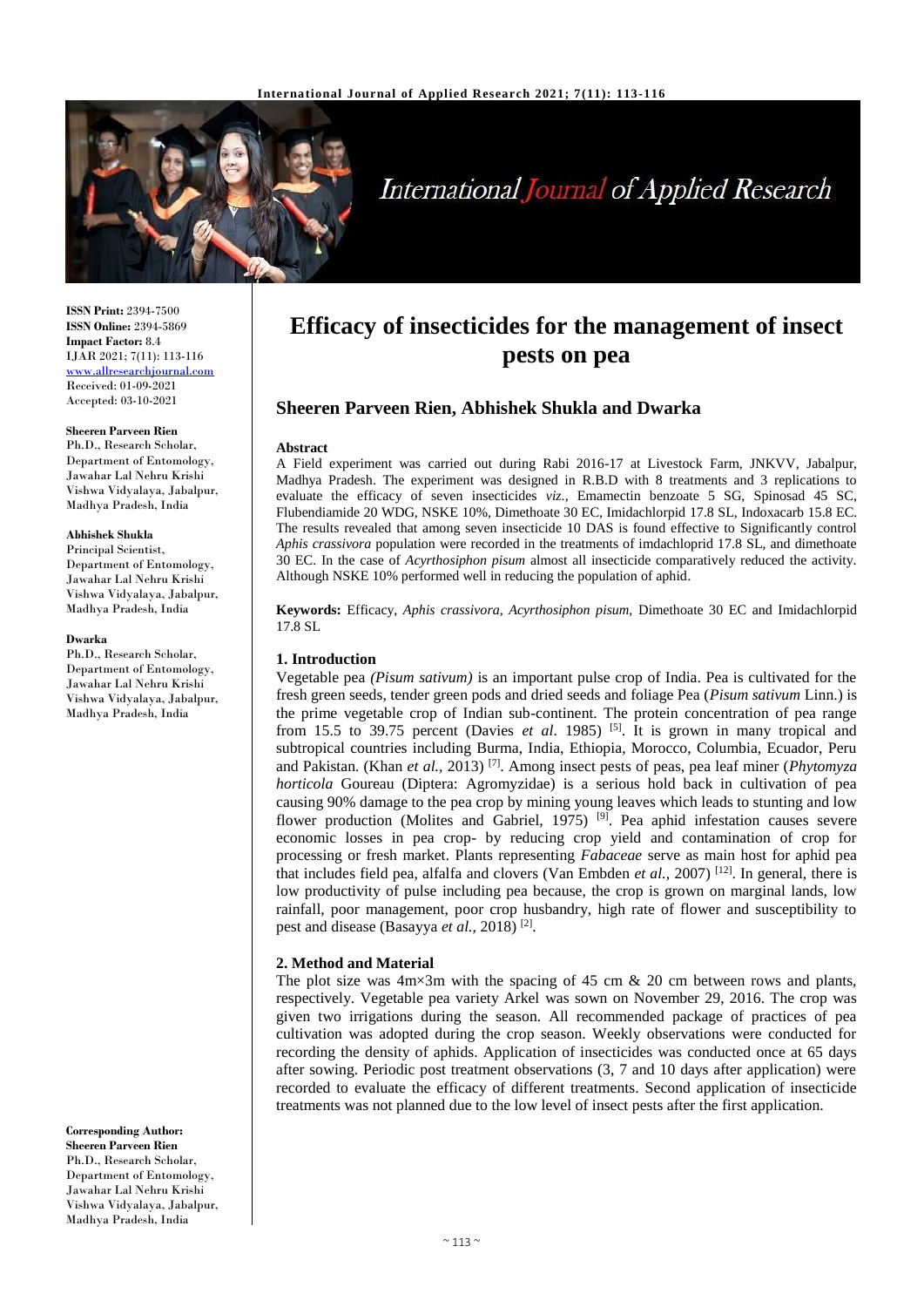| <b>Treatments</b> | <b>Insecticides</b> | <b>Formulation</b> | Dose/ha          |  |  |
|-------------------|---------------------|--------------------|------------------|--|--|
| Τ1                | Emamectin benzoate  | 5 SG               | $150 \text{ gm}$ |  |  |
| T2                | Spinosad            | 45 SC              | 162 ml           |  |  |
| T <sub>3</sub>    | Flubendiamide       | 20 WDG             | 250gm            |  |  |
| T <sub>4</sub>    | <b>NSKE</b>         | 10%                | 25 litre         |  |  |
| T <sub>5</sub>    | Dimethoate          | 30 EC              | 750ml            |  |  |
| T6                | Imidaclorpid        | 17.8 SL            | $125$ ml         |  |  |
| T7                | Indoxacarb          | 15.8 EC            | 350ml            |  |  |
| T8                | Untreated control   |                    |                  |  |  |

**Table 1:** Treatment Details

#### **3. Results and Discussion**

#### **3.1 Effectiveness of different insecticide and NSKE against** *Apis craccivora* **on pea**

The data revealed a non-significant difference among different treatments at 3 DAS after spraying with ranged 21.80- 32.60 aphids/ plant, including untreated control. The data on 7 DAS after spraying lowest population were observed in the treatment dimethoate 30 EC @ 750 ml/ha (12.06 aphid /plant), imidacloprid 17.8 SL 125 ml/ha (15.4 aphid/plant) and in untreated control (17.2 aphids/ plant, respectively). The population of *Aphis craccivora* in other treatments was observed to be between 22.4 and 28.2 aphids/plant. However, it were examined at 10 DAS lowest population were recorded in the treatments of imdacloprid 17.8 SL @ 125 ml (7.4aphid/plant) and dimethoate 30 EC @ 750 ml/ha 8.2 aphids/plant, respectively) and both were at par. Population in all other treatments, including untreated control with ranged between 15.8 and 22.8 aphid/plant. (Fig 1)

## **3.2 Effectiveness of different insecticide and NSKE against** *Acyrthosiphon pisum* **on pea**

The data revealed all the treatments recorded the lowest population of *A. Pisum* at 3 DAS with ranged 0.0–3.4 aphid/plant. However, the data on 7 DAS lowest population (0.0 -1.33 individual/plant) were observed in all treatments as compared to untreated control (3.26 individuals per plant). Further, the data on 10 DAS population of *A. pisum*  ranged between 0.0 and 1.53 individuals per plant. Significantly lower population of 0.0, 0.13, 0.29, 0.20, 1.22, and 0.46 aphids per plant were recorded in NSKE- 10%,

imidaclorpid 17.8 SL @ 125 ml, flubendiamide 20 WDG @ 250 gm, dimethoate 30 EC @ 750 ml, indoxacarb 17.8 EC @ 350 ml and spinosad 45 SC @ 162 gm, respectively, which were at par and had lower population than untreated control (1.53 aphids). (Fig 2).

Based on the present studies, it can be inferred that the imidacloprid 17.8 SL @ 125 ml/ha and dimethoate 30 EC @ 750 ml/ha were adjudged as the best treatments for managing the population of *Aphis craccivora* in vegetable pea. It was observed that the population level of *Aphis craccivora* in the region remains low on vegetable pea and may be controlled by one spray of the insecticide. Superior performance of imidacloprid against *A. craccivora* found is by following the report of (Chaudhari *et al.,* 2015) [4] who reported that minimum population of *A. craccivora* was recorded after first spray treated with imidacloprid (10.92 aphid/twig) followed by acetamiprid (11.10 aphid/twig) and clothianidin (11.36 aphid/twig). Patil *et al.*, (2018) <sup>[10]</sup> opined that dimethoate and imidacloprid were quite promising in reducing the population of cowpea aphid. Patil *et al.,* (2014)<sup>[10]</sup> also reported that imidacloprid  $0.005\%$  was found to be most effective against *A. Craccivora*. It was also observed that almost all chemical insecticides comparatively reduced the activity of aphid and found superior over untreated control (2.15 mean aphids) but NSKE application resulted in the complete absence of *Acyrthosiphon pisum*  from the crop. In evidence with the present study, Melase and Singh  $(2011)$  [8] also reported that lowest number of aphids per plant by NSKE and nimbicidine. NSKE 10% was recorded most effective for control of aphids per plant. Karker *et al.*, (2014) <sup>[6]</sup> concluded NSKE  $\omega$  5% to be an effective dose against sucking pest of brinjal. (aphid, whitefly, jassid). Sadozai et al., (2009) [11] imidacloprid proved best followed by profenophos and Lambdacyhlothrin. Abebe Megersa  $(2016)$ <sup>[1]</sup> stated that the highest mortality recorded through four days of experimentation was due to commercial insecticide (Endosulfan 35CE) and ranged from 66%-100% which was generally recorded within 24 hours of treatment application for control of *Acyrthosiphon pisum.* This evidences corroborated with present findings

**Table 2:** Effect of different insecticides and NSKE against *Aphis craccivora* on pea

|                              |                          | * Mean population of <i>Aphis craccivora</i> per plant |                       |                           |             |                                 |  |
|------------------------------|--------------------------|--------------------------------------------------------|-----------------------|---------------------------|-------------|---------------------------------|--|
| <b>Treatments</b><br>number  | <b>Dose</b><br>/ha       | <b>Pre</b> treatment                                   | <b>Post treatment</b> |                           |             | <b>Overall mean population/</b> |  |
|                              |                          |                                                        | 3 days                | 7 days                    | 10 days     | plant                           |  |
| (T1) Emamectin benzoate 5 SG |                          | 150 gm 28.86 (5.40)**                                  | 24.40 (4.97)          | 22.4(4.76)                | 20.1 (4.52) | 22.3(4.77)                      |  |
| (T2) Spinosad 45 SC          | $162$ gm                 | 28.53 (5.36)                                           | 26.46(5.11)           | 23.5(4.83)                | 20.8(4.54)  | 23.58 (4.90)                    |  |
| (T3) Flubendiamide 20 DG     | $250 \text{ gm}$         | 38.73 (6.25)                                           | 32.33 (5.70)          | 28.2(5.35)                | 22.6 (4.78) | 27.21 (5.26)                    |  |
| (T4) NSKE 10%                | 25 litre                 | 43.86 (6.58)                                           | 32.60(5.74)           | $\vert 25.06(5.03) \vert$ | 16.06(4.05) | 24.57 (5.00)                    |  |
| (T5) Dimethoate 30 EC        | 750 ml                   | 41.66(6.49)                                            | 25.60(5.10)           | 12.06(3.54)               | 8.2(2.94)   | 15.28 (3.97)                    |  |
| (T6) Imidachlorpid 17.8 SL   | $125$ ml                 | 39.80 (6.34)                                           | 26.40(5.15)           | 15.4 (3.96)               | 7.4(2.79)   | 16.4(4.08)                      |  |
| (T7) Indoxacarb 15.8 EC      | 350 ml                   | 44.53 (6.67)                                           | 31.26(5.60)           | 26.3(5.16)                | 21.06(4.63) | 26.20(5.16)                     |  |
| (T8) Untreated control       | $\overline{\phantom{a}}$ | 19.80 (4.50)                                           | 21.80(4.60)           | 17.2 (4.20)               | 15.8(4.00)  | 18.26 (4.33)                    |  |
| $S.Em\pm$                    |                          | 0.260                                                  | 0.383                 | 0.292                     | 0.308       | 1.789                           |  |
| $CD$ at 5%                   |                          | NS.                                                    | 1.161                 | 0.887                     | 0.935       | 5.425                           |  |

NS= Non significant

\* Mean of 50 sample plants

\*\*values in parentheses are  $\sqrt{x}$  + 0.5 transformed values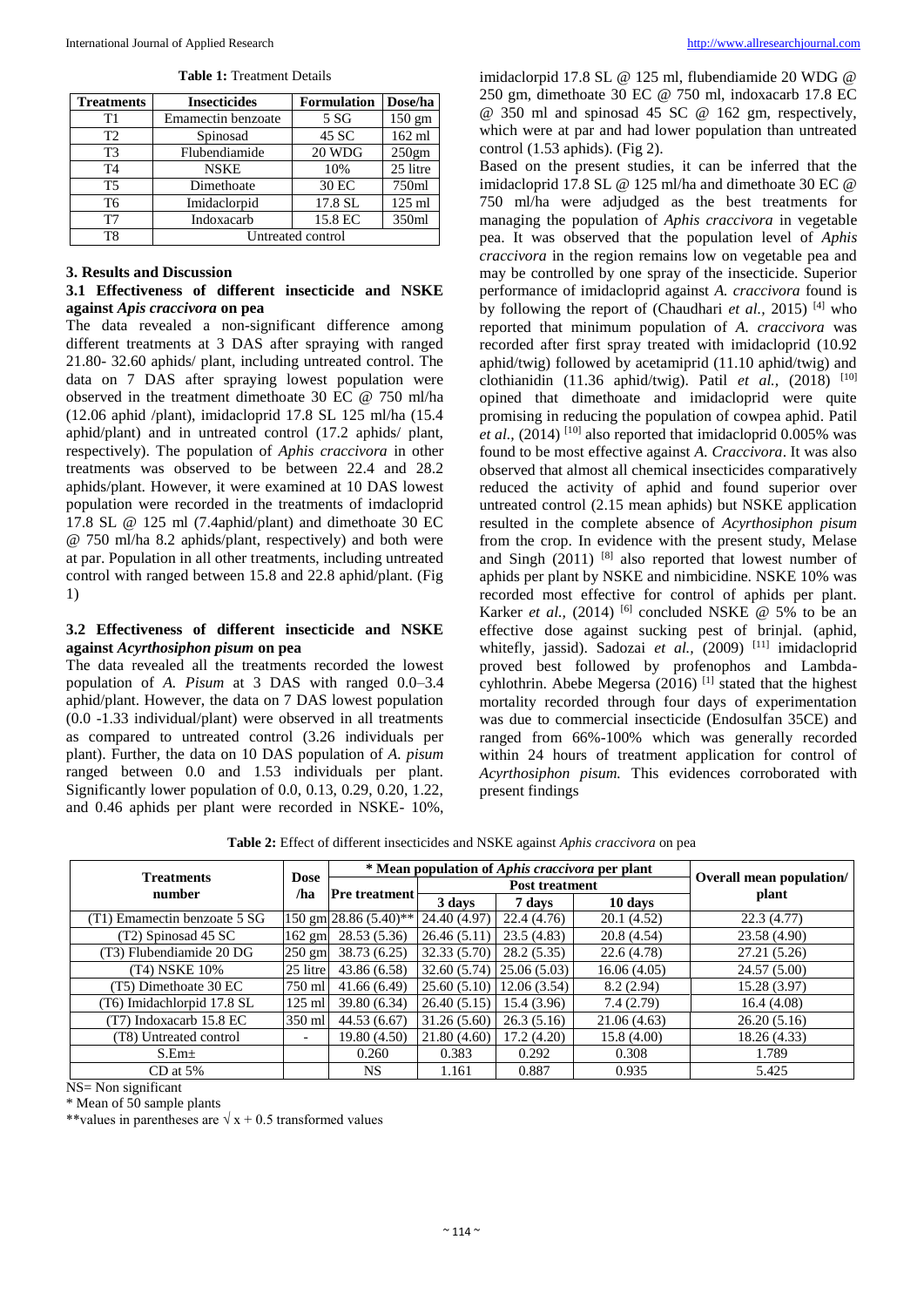|                                 |                          | *Mean population of Acyrthosiphon pisum per plant |            |            | Overall mean      |            |
|---------------------------------|--------------------------|---------------------------------------------------|------------|------------|-------------------|------------|
| <b>Treatments number</b>        | Dose /ha                 | Pre<br><b>Post treatment</b>                      |            |            | population/ plant |            |
|                                 |                          | treatment                                         | 3 days     | 7 days     | 10 days           |            |
| T1 (Emamectin benzoate 5 SG)    | 150 gm                   | $.80(1.42)$ **                                    | 1.60(1.41) | 1.33(1.28) | 1.00(1.17)        | 1.31(1.34) |
| T <sub>2</sub> (Spinosad 45 SC) | $162$ ml                 | 1.46(1.33)                                        | 0.66(0.99) | 0.53(0.94) | 0.46(0.92)        | 1.34(1.15) |
| T3 (Flubendiamide 20 WDG)       | 250 <sub>gm</sub>        | 1.06(1.19)                                        | 0.53(0.98) | 0.40(0.90) | 0.20(0.81)        | 0.89(0.94) |
| T4 (NSKE 10%)                   | 25 litre                 | 0.13(0.78)                                        | 0.00(0.70) | 0.00(0.70) | 0.00(0.70)        | 0.00(0.70) |
| T5 (Dimethoate 30 EC)           | 750 ml                   | 1.00(1.09)                                        | 0.66(0.99) | 0.20(0.81) | 0.20(0.81)        | 0.87(0.93) |
| T6 (Imidachloprid) 17.8 SL)     | 125 ml                   | 1.38(1.66)                                        | 0.86(1.12) | 0.40(0.92) | 0.13(0.78)        | 0.46(0.67) |
| T7 (Indoxacarb 15.8 EC)         | 350 ml                   | 0.73(1.68)                                        | 0.66(0.99) | 0.93(1.14) | 1.22 (0.87)       | 1.11(1.05) |
| T8 Untreated control            | $\overline{\phantom{0}}$ | 4.26(2.17)                                        | 3.40(1.96) | 3.26(1.93) | 1.53(2.58)        | 2.15(1.46) |
| S.Em <sub>±</sub>               |                          | 0.302                                             | 0.241      | 0.175      | 0.150             | 0.150      |
| $CD$ at 5%                      |                          | NS.                                               | 0.730      | 0.531      | 0.456             | 0.456      |

NS= Non significant

\* Mean of 50 sample plants \*\*values in parentheses are  $\sqrt{x} + 0.5$  transformed values



**Fig 1:** Efficacy of different chemicals against Aphis crassivora on pea after ten days of treatment



**Fig 2:** Efficacy of different chemicals against Acyrthosiphon pisum on pea after ten days of treatment